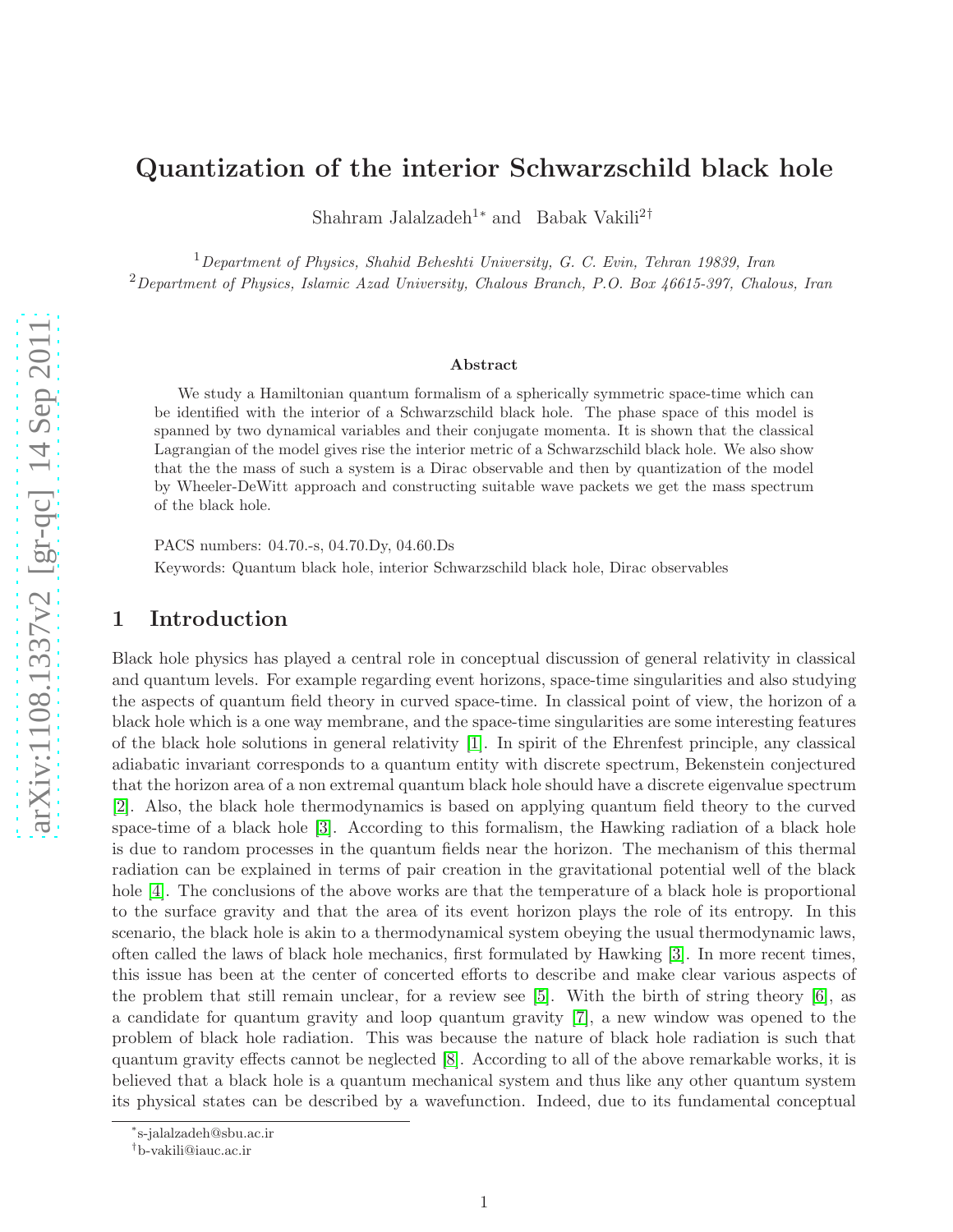role in quantum general relativity, we may use it as a starting point for testing different constructions of quantum gravity [\[9,](#page-10-8) [10\]](#page-10-9).

On the other hand, studying the interior of the Schwarzschild black hole is interesting for various reasons [\[11\]](#page-11-0). Many authors expressed the idea that the interior of a black hole can be considered as an anisotropic cosmological model [\[12\]](#page-11-1). In this direction, the author of [\[13\]](#page-11-2) used it as a cosmological model to describe time dependent cosmological constant. One of the most important and interesting cosmological usage of the interior solution is considering black hole as a spawn of mother universe so that our universe was born from it as a daughter universe [\[14\]](#page-11-3). Many cosmological models in which our universe emerges from the interior of a black hole have been proposed in [\[15\]](#page-11-4). From a mathematical point of view, the space-time metric of the interior of a black hole can be constructed from its exterior metric. Indeed, one of the interesting features of general relativity is to generate cosmological solutions from known static solutions of the Einstein field equations. The methods from which one finds such solutions are investigated in [\[16\]](#page-11-5). Generally, these methods are based on a diffeomorphism between the known static solutions and the corresponding cosmological model. For example, the coordinate transformation  $t \leftrightarrow r$  converts the Schwarzschild metric to a dynamical model which can be identified with its inside space-time. Indeed, at the horizon of a Schwarzschild black hole the light cone tips over and for  $r < r_s$ ,  $\partial/\partial r$  become time-like while  $\partial/\partial t$  become spacelike. This means that inside the black hole the metric has time-dependent coefficients. Thus, one can use this correspondence to make a quantum theory of black holes based on a quantized cosmological model.

In this letter we deal with the Hamiltonian formalism of a time-dependent spherically symmetric space-time. We show that the classical solutions of such a dynamical system can be identified with the interior space-time of a Schwarzschild black hole. In this model the metric functions play the role of independent dynamical variables which with their conjugate momenta construct the corresponding phase space. We then consider a Hamiltonian quantum theory by replacing the classical phase space variables by their Hermitian operators. We study the various aspects of the resulting quantum model and corresponding Wheeler-DeWitt (WD) equation and present closed form expressions for the wavefunction of the black hole. We shall see that the quantum solutions also represent a quantization rule for the mass of the black hole. In what follows, we work in units where  $c = \hbar = 1$ .

#### 2 The model

We start with the Einstein-Hilbert action

<span id="page-1-1"></span>
$$
S = \frac{1}{16\pi G} \int d^4x \sqrt{-g} \mathcal{R} + S_{YGH}, \qquad (1)
$$

where R is the Ricci scalar, g is the determinant of the metric tensor and  $S_{YGH}$  is the York-Gibbons-Hawking boundary term . We assume that the geometry of space-time is described by a spherically symmetric metric with time-dependent line element as

<span id="page-1-0"></span>
$$
ds^{2} = -\frac{N^{2}(t)}{\nu(t)}dt^{2} + \nu(t)dr^{2} + h^{2}(t)(d\vartheta^{2} + \sin^{2}\vartheta d\varphi^{2}),
$$
\n(2)

where  $N(t)$  is the lapse function, while  $\nu(t)$  and  $h(t)$  are functions of t only, which play the role of our dynamical variables to construct the phase space. It is clear that the above metric with  $t = \text{const.}$  and  $r = \text{const.}$  describes the surface of a 2-sphere with radius  $h(t)$  and area  $A = 4\pi h^2(t)$ . By substituting [\(2\)](#page-1-0) into [\(1\)](#page-1-1) and integrating over spatial dimensions, we are led to an effective Lagrangian in the minisuperspace  $(\nu, h)$  as

<span id="page-1-2"></span>
$$
\mathcal{L} = -\frac{V_0}{8\pi G} \left[ \frac{1}{N} \left( h \dot{h} \dot{\nu} + \dot{h}^2 \nu \right) - N \right],\tag{3}
$$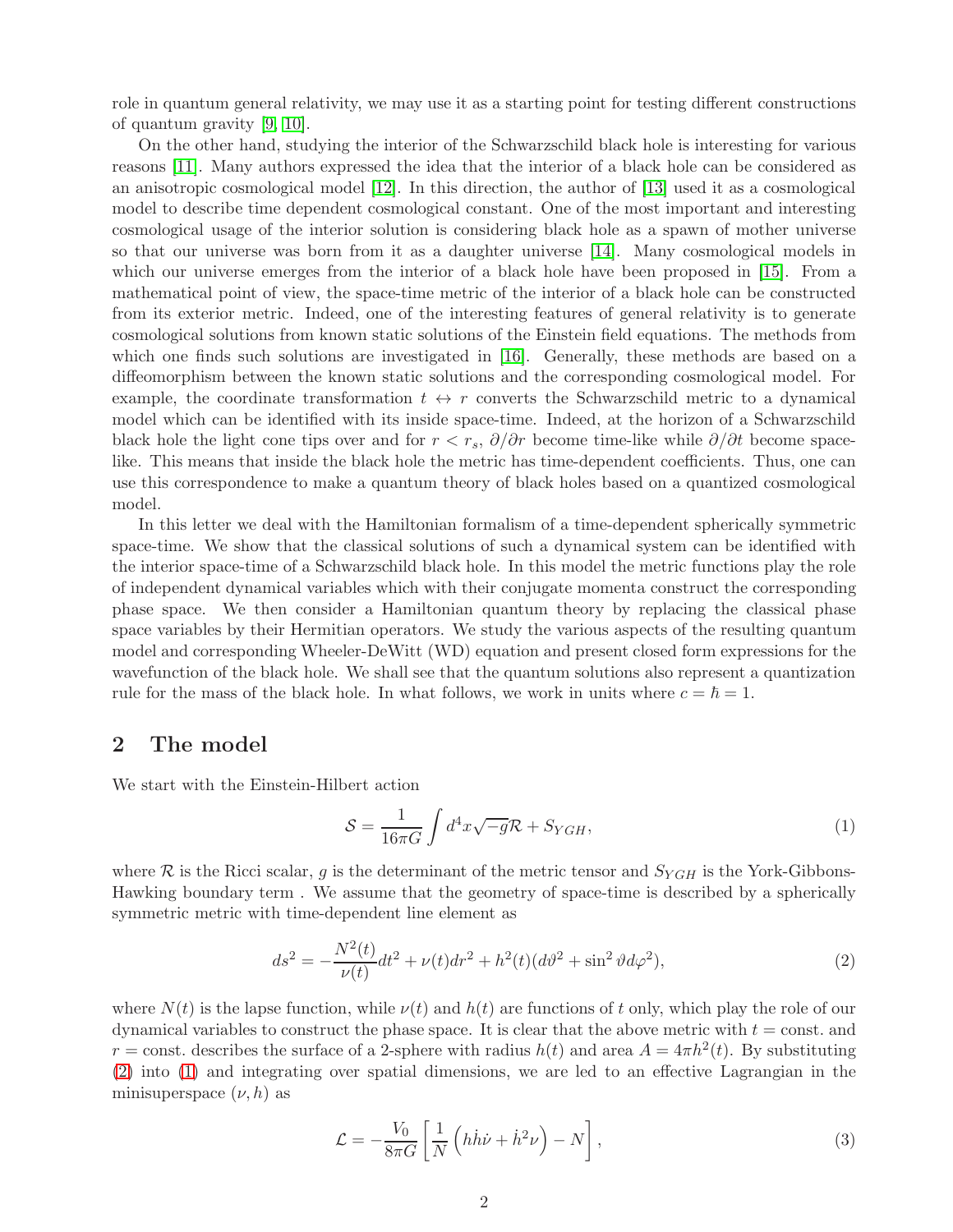in which  $V_0$  is the volume of the space part of the action where is treated to be a finite constant. A point  $(\nu, h)$  in this minisuperspace represents a 4-geometry. Although, in this step we can vary the above Lagrangian to get the equation of motion for h and  $\nu$ , but the Hamiltonian constraint resulting from this Lagrangian does not have the desired form for construction of WD equation describing the relevant quantum model. Thus, to transform Lagrangian [\(3\)](#page-1-2) to a more manageable form, consider the following change of variables

<span id="page-2-1"></span>
$$
x - y = h, \quad x + y = h\nu. \tag{4}
$$

In terms of these new variables, Lagrangian [\(3\)](#page-1-2) takes the form

$$
\mathcal{L} = -\frac{V_0}{8\pi G} \left[ \frac{1}{N} \left( \dot{x}^2 - \dot{y}^2 \right) - N \right]. \tag{5}
$$

Now, if we use the following coordinate transformation which is introduced in [\[12\]](#page-11-1)

<span id="page-2-2"></span>
$$
(x - y)^{\frac{1}{2}} = \frac{1}{2}(u - v),
$$
  
\n
$$
(x + y)^{\frac{1}{2}} = \frac{1}{2}(u + v),
$$
\n(6)

and the lapse rescaling

<span id="page-2-5"></span>
$$
N = (x^2 - y^2)^{\frac{1}{2}} \tilde{N},\tag{7}
$$

then the corresponding Lagrangian becomes

<span id="page-2-4"></span>
$$
\mathcal{L} = -M_{Pl}^2 V_0 \tilde{N}^{-1} (\dot{u}^2 - \dot{v}^2) + M_{Pl}^2 V_0 \tilde{N} (u^2 - v^2), \tag{8}
$$

which describes an isotropic oscillator-ghost-oscillator system.

To construct the Hamiltonian of the model, note that the momenta conjugate to  $u$  and  $v$  are

<span id="page-2-3"></span>
$$
\Pi_u = -\frac{2V_0 M_{Pl}^2}{\tilde{N}} \dot{u},
$$
\n
$$
\Pi_v = \frac{2V_0 M_{Pl}^2}{\tilde{N}} \dot{v}.
$$
\n(9)

Also, the primary constraint is given by

<span id="page-2-0"></span>
$$
\Pi_{\widetilde{N}} = \frac{\partial \mathcal{L}}{\partial \widetilde{N}} = 0. \tag{10}
$$

In terms of the conjugate momenta the Hamiltonian is given by

$$
H = \dot{u}\Pi_u + \dot{v}\Pi_v - \mathcal{L},\tag{11}
$$

leading to

$$
H = -\frac{N}{4M_{Pl}^2 V_0} (\Pi_u^2 - \Pi_v^2) - V_0 M_{Pl}^2 \tilde{N}(u^2 - v^2).
$$
 (12)

Because of the existence of constraint [\(10\)](#page-2-0), the Lagrangian of the system is singular and the total Hamiltonian can be constructed by adding to  $H$  the primary constraints multiplied by arbitrary functions of time  $\lambda(t)$ 

$$
H_T = -\frac{\dot{N}}{4M_{Pl}^2 V_0} (\Pi_u^2 - \Pi_v^2) - V_0 M_{Pl}^2 \tilde{N}(u^2 - v^2) + \lambda \Pi_{\tilde{N}}.
$$
\n(13)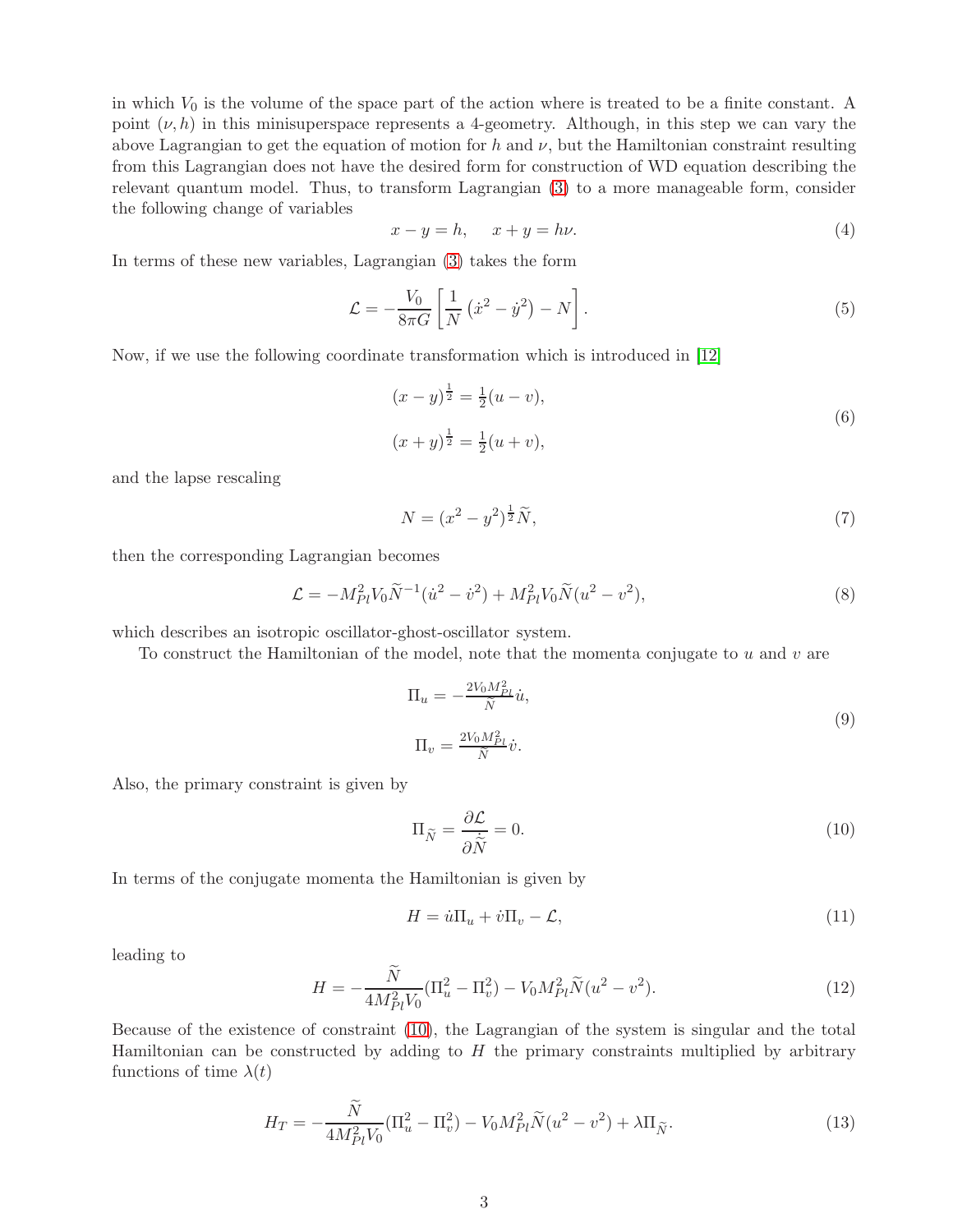The requirement that the primary constraint should hold during the evolution of the system means that

$$
\dot{\Pi}_N = \{\Pi_N, H_T\} \approx 0,\tag{14}
$$

which leads to the secondary (Hamiltonian) constraint

<span id="page-3-2"></span>
$$
\mathcal{H} = -\frac{1}{4V_0 M_{Pl}^2} (\Pi_u^2 - \Pi_v^2) - V_0 M_{Pl}^2 (u^2 - v^2) \approx 0.
$$
\n(15)

Before going any further, some remarks are in order about the mass of the system. In the usual classical theory, the unique solution to the vacuum Einstein equation for the spherically symmetric space-time is the Schwarzschild solution in which there exists an integration constant representing the mass of the black hole. In the canonical formalism for the spherically symmetric space-time, by following Fischler-Morgan-Polchinski [\[17\]](#page-11-6) and Kuchar [\[18\]](#page-11-7) calculations the mass of a black hole can be regarded as a dynamical variable, which can be expressed as a function of canonical data. The spherically symmetric hypersurface on which the canonical data is given is supposed to be embedded in a Schwarzschild black hole space-time whose metric is given by

<span id="page-3-0"></span>
$$
N = 1, \quad \nu = \frac{2MG}{t} - 1, \quad h = t.
$$
\n(16)

This identification of the space-time with the canonical data enables us to connect the Schwarzschild mass M with the canonical data on any small piece of a space-like hypersurface. As a result, from combination of the relations  $(4)$ ,  $(6)$ ,  $(9)$  and  $(16)$  the mass function can be expressed by the canonical variables as

$$
M = \frac{\pi}{2V_0} \left( \frac{1}{4M_{Pl}^2 V_0} \left( \Pi_u + \Pi_v \right)^2 + V_0 M_{Pl}^2 (u - v)^2 \right). \tag{17}
$$

It is easy to show that the Poisson bracket of mass function with the Hamiltonian vanishes strongly

$$
\{M, \mathcal{H}\} = 0,\tag{18}
$$

which shows that the mass is a constant of motion.

#### 3 Classical solutions

The setup for constructing the phase space and writing the Lagrangian and Hamiltonian of the model is now complete. The classical dynamics is governed by the variation of Lagrangian [\(8\)](#page-2-4) with respect to  $u$  and  $v$ , that is

$$
\ddot{u} + \widetilde{N}^2 u = 0, \quad \ddot{v} + \widetilde{N}^2 v = 0. \tag{19}
$$

Up to this point the model, in view of the concerning issue of time, has been of course underdetermined. Before trying to solve these equations we must decide on a choice of time in the theory. The under-determinacy problem at the classical level may be removed by using the gauge freedom via fixing the gauge. A glance at the above equations shows that a suitable gauge is  $N = M_{Pl}$  which results the following equations

$$
\ddot{u} + M_{Pl}^2 u = 0, \quad \ddot{v} + M_{Pl}^2 v = 0.
$$
\n(20)

Choosing some parameters  $\theta_1$  and  $\theta_2$  as the integration constants, the solutions are obtained as

<span id="page-3-1"></span>
$$
u = A\cos(M_{Pl}t + \theta_1), \quad v = B\cos(M_{Pl}t + \theta_2), \tag{21}
$$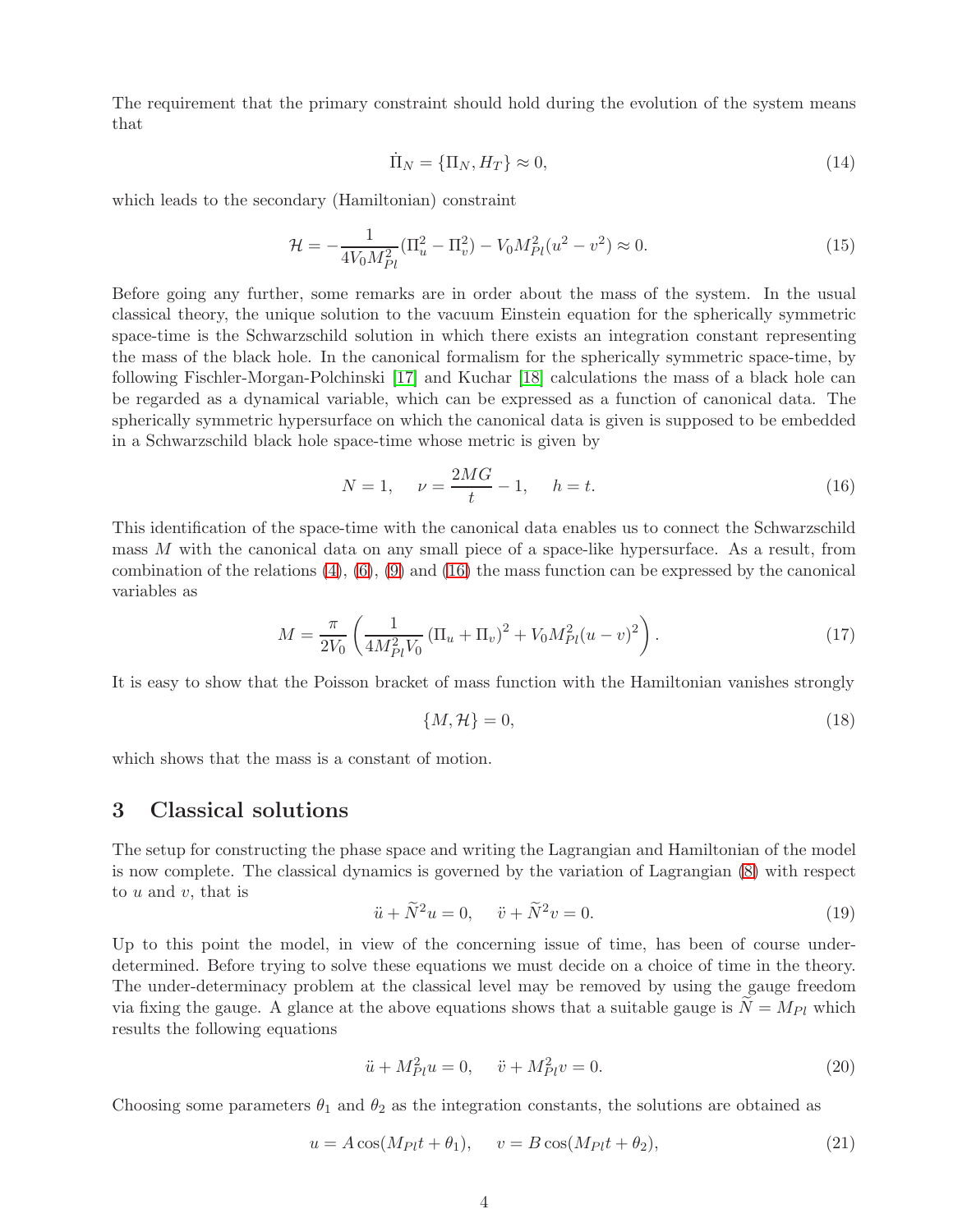where  $A$  and  $B$  are constants to be determined later. Now, the above solutions should satisfy the constraint of a vanishing Hamiltonian. Thus, substitution [\(21\)](#page-3-1) into [\(15\)](#page-3-2) gives a relation between the constants  $A$  and  $B$ 

<span id="page-4-0"></span>
$$
A = \pm B,\tag{22}
$$

implying that we can rewrite the solutions [\(21\)](#page-3-1) as

<span id="page-4-1"></span>
$$
u = A\cos(M_{Pl}t + \theta_1), \quad v = A\eta\cos(M_{Pl}t + \theta_2), \tag{23}
$$

where  $\eta$  takes the values  $\pm 1$  according to the choices in [\(22\)](#page-4-0). Since in the quantum version of the model we are interested in constructing wave packets from the WD equation, we would like to obtain a classical trajectory in configuration space  $(u, v)$ , where the classical time t is eliminated. This is because no such parameter exists in the WD equation. It is easy to see that the classical solutions [\(23\)](#page-4-1) may be displayed as the following trajectories

<span id="page-4-2"></span>
$$
u2 + v2 - 2\eta \cos(\Delta\theta)uv - A2 \sin2(\Delta\theta) = 0,
$$
\n(24)

where  $\Delta\theta = \theta_1 - \theta_2$ . Equation [\(24\)](#page-4-2) describes ellipses which their major axes make angle  $\pi/4$  with the positive/negative u axis according to the choices  $\pm 1$  for  $\eta$ . Also, the eccentricity and the size of each trajectory are determined by  $\Delta\theta$  and A respectively.

On the other hand, inserting solution [\(21\)](#page-3-1) into the mass function, we obtain

$$
M = 2\pi M_{Pl}^2 A^2 \sin(\frac{\Delta\theta}{2}).
$$
\n(25)

To obtain the usual Schwarzschild solution, consider time rescaling  $N dt = d\tau$ , where from [\(7\)](#page-2-5) we have  $N = M_{Pl}(u^2 - v^2)/4$ . Consequently, solutions [\(21\)](#page-3-1) give

$$
\cos(2M_{Pl}t + \theta_1 + \theta_2) = \frac{-8(\tau - \tau_0)}{A^2 \sin \Delta \theta},\tag{26}
$$

where  $\tau_0$  is a constant of integration. From equations [\(4\)](#page-2-1) and [\(6\)](#page-2-2) one then has

$$
h = \begin{cases} -2\coth(\frac{\Delta\theta}{2})\tau, & \eta = 1, \ \Delta\theta < 0, \\ 2\tanh(\frac{\Delta\theta}{2})\tau, & \eta = -1, \ \Delta\theta > 0. \end{cases} \tag{27}
$$

and

$$
\nu = \begin{cases} \cot^2(\frac{\Delta\theta}{2}) \left(\frac{2GM}{\tau} \cot(\frac{\Delta\theta}{2}) - 1\right), & \eta = 1, \quad \Delta\theta < 0, \\ \tan^2(\frac{\Delta\theta}{2}) \left(\frac{2GM}{\tau} \tan(\frac{\Delta\theta}{2}) - 1\right), & \eta = -1, \quad \Delta\theta > 0, \end{cases}
$$
(28)

in which we put

$$
\tau_0 = -\frac{\eta}{8} A^2 \sin \Delta \theta. \tag{29}
$$

Thus, in terms of the metric functions  $(h, \nu)$  the classical trajectories [\(24\)](#page-4-2) take the form

$$
\nu = \frac{1}{2} \left( \frac{A^2 \sin^2 \Delta \theta}{1 - \eta \cos \Delta \theta} \right) \frac{1}{h} - \left( \frac{1 + \eta \cos \Delta \theta}{1 - \eta \cos \Delta \theta} \right). \tag{30}
$$

Therefore, the above Lagrangian formalism leads us to the following interior Schwarzschild black hole metric if we assume  $\Delta\theta = 2n\pi - \pi/2$  when  $\eta = 1$  and  $\Delta\theta = 2n\pi + \pi/2$  when  $\eta = -1$ , respectively

<span id="page-4-3"></span>
$$
ds^{2} = -\left(\frac{2MG}{\tau} - 1\right)^{-1} d\tau^{2} + \left(\frac{2MG}{\tau} - 1\right) dr^{2} + \tau^{2} \left(d\vartheta^{2} + \sin^{2}\vartheta d\varphi^{2}\right).
$$
 (31)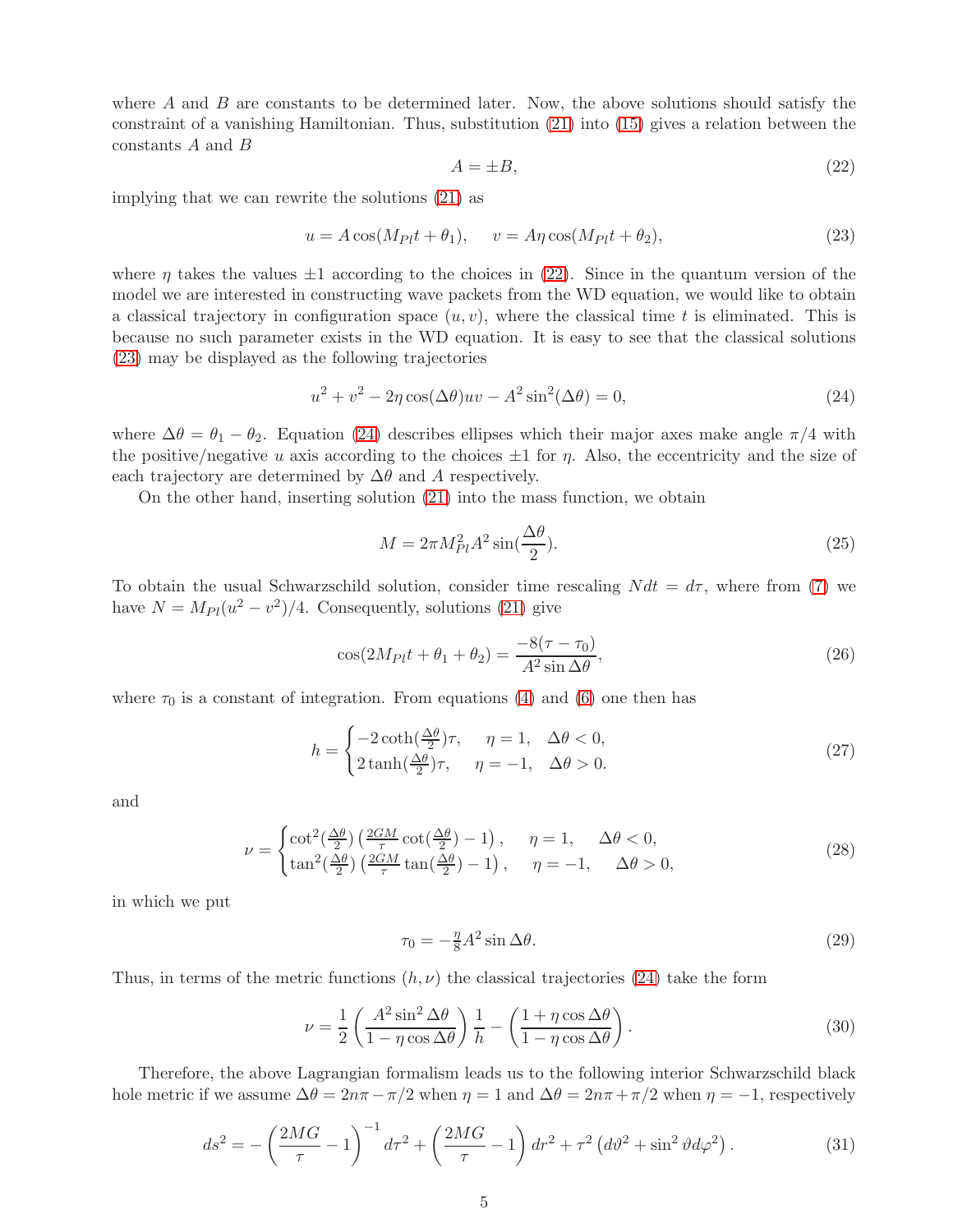It is clear from the condition  $\nu(\tau) > 0$  that this solution is only valid for  $\tau < 2MG$ . The above metric has an apparent singularity at  $\tau = 2MG$ . This singularity is like the coordinate singularity associated with horizon in the Schwarzschild or de Sitter space-time, and as is well known, there are other coordinate system for which this type of singularity is removed [\[1\]](#page-10-0). Another singularity associated with the metric [\(31\)](#page-4-3) is its essential singularity at  $\tau = 0$ . As we know, in general relativity, to investigate the types of singularities one has to study the invariants characteristics of space time and to find where these invariants become infinite so that the classical description of space-time breaks down. In a 4- dimensional Riemannian space-time there are 14 independent invariants, but to detecting the singularities it is sufficient to study only three of them, the Ricci scalar  $\mathcal{R}, R_{\mu\nu}R^{\mu\nu}$  and the so-called Kretschmann scalar  $R_{\mu\nu\sigma\delta}R^{\mu\nu\sigma\delta}$ . For the metric [\(31\)](#page-4-3) the Kretschmann scalar reads

$$
K = R_{\mu\nu\sigma\delta} R^{\mu\nu\sigma\delta} = \frac{48G^2 M^2}{\tau^6}.
$$
\n(32)

Now, it is clear that the space-time describing by the metric [\(31\)](#page-4-3) has an essential singularity at  $\tau = 0$ , where can not be removed by a coordinate transformation. Note that the Schwarzschild manifold contains an anisotropic expanding universe, the white hole portion of the extended geometry, and also an anisotropic collapsing universe, the black hole interior as well. In this paper we focus attention on the black hole interior portion of the geometry, but all conclusions may be restated in terms of the expanding white hole geometry due to the time reversal symmetry of both Schwarzschild geometries.

#### 4 Dirac Observables

As is well known general relativity is invariant under the group of diffeomorphisms of the space-time manifold  $M$ . The main consequences of such a diffeomorphism invariance are that the Hamiltonian can be expressed as a sum of constraints and any observable must commute with these constraints. An observable is a function on the constraint surface such that is invariant under the gauge transformations generated by all of the first class constraints. By a first class constraint we mean a phase space function with the property that it has weakly vanishing Poisson bracket with all constraints. As an example the momentum and Hamiltonian constraints are always first class, see [\(10\)](#page-2-0) and [\(15\)](#page-3-2). The Hamiltonian and momentum constraints in general relativity are generators of the corresponding gauge transformations, and so a function on the phase space is an observable if has weakly vanishing Poisson brackets with the first class constraints. To find gauge invariant observables, we can proceed as follows. In Lagrangian [\(8\)](#page-2-4), the unconstrained phase space  $\Gamma$  is  $\mathbb{R}^4$  with global canonical coordinates  $(x_i, \Pi_i)$ ,  $i = 1, 2$ , with Poisson brackets  $\{x_i, \Pi_j\} = \delta_{ij}$ . Now, let us define on  $\Gamma$  the complex-valued functions

$$
C_i = M_{Pl}\sqrt{V_0}x_i + i\frac{1}{2M_{Pl}\sqrt{V_0}}\Pi_i,
$$
  
\n
$$
C_i^* = M_{Pl}\sqrt{V_0}x_i - i\frac{1}{2M_{Pl}\sqrt{V_0}}\Pi_i,
$$
\n(33)

where  $x_i = \{u, v\}$  and  $\Pi_i = \{\Pi_u, \Pi_v\}$ . The set  $S = \{C_i, C_i^*, 1\}$  on  $\Gamma$  is closed under the Poisson bracket,  $\{C_i, C_j^*\} = -i\delta_{ij}$  and every sufficiently regular function on  $\Gamma$  can be expressed in terms of the sums and products of the elements of S. Hence, the Hamiltonian and mass can be viewed as

$$
\mathcal{H} = C_v^* C_v - C_u^* C_u,\tag{34}
$$

and

$$
M = \frac{\pi}{2V_0} \left( C_u - C_v^* \right) \left( C_u^* - C_v \right). \tag{35}
$$

Therefore, the classical Poisson algebra generated by the elements of S is sufficiently large for describing the classical dynamics of the system. In the next section we will use this algebra as the starting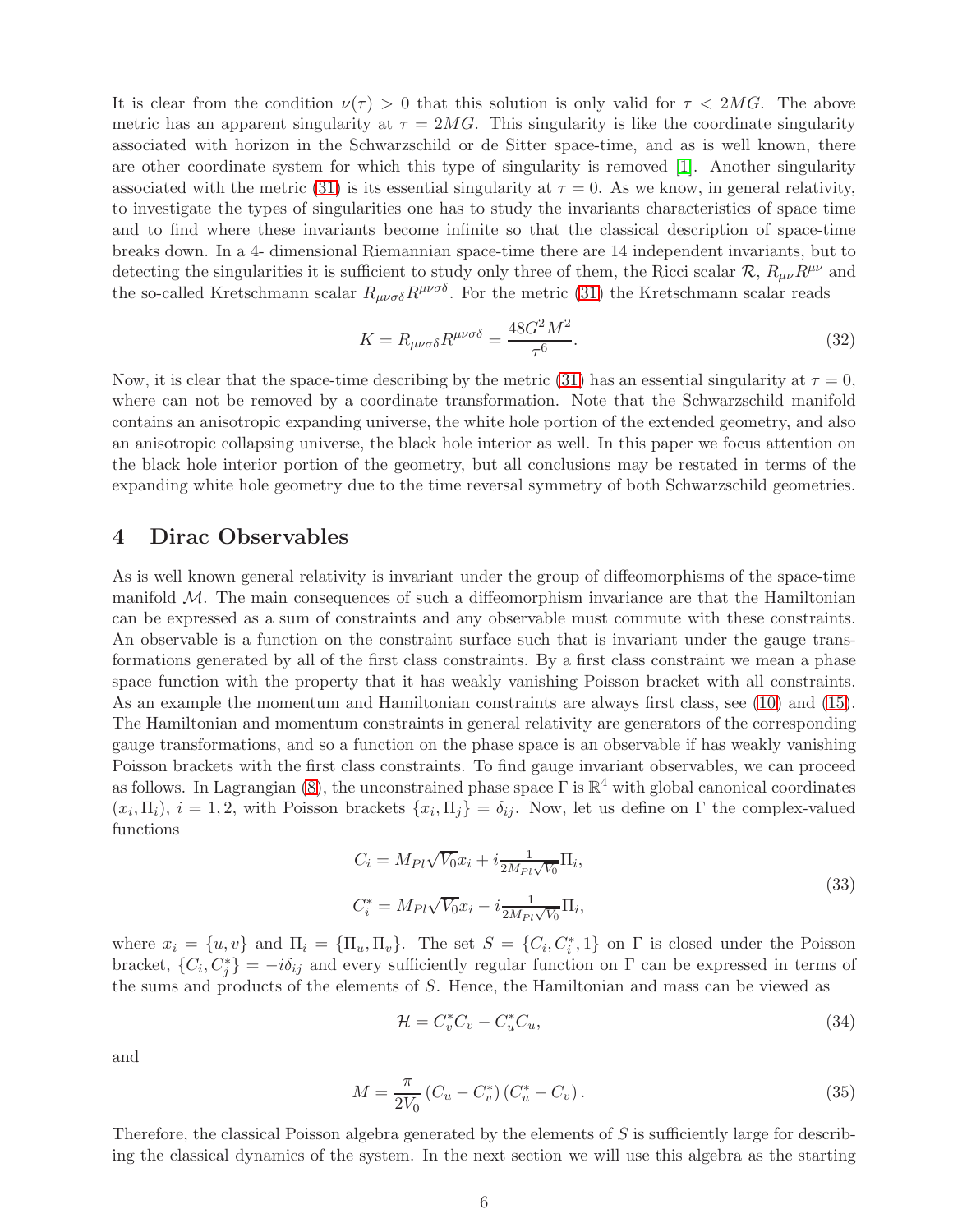point for quantization of the model. The classical dynamics of these variables is

$$
C_u = AV_0^{\frac{1}{2}} M_{Pl}^2 e^{i(t+\theta_1)},
$$
  
\n
$$
C_v = \eta AV_0^{\frac{1}{2}} M_{Pl}^2 e^{-i(t+\theta_2)}.
$$
\n(36)

To find a set of constraints of motion, consider on Γ the functions

$$
J_0 = -\frac{1}{2}(C_v^* C_v + C_u^* C_u),
$$
  
\n
$$
J_+ = C_v C_u,
$$
  
\n
$$
J_- = C_v^* C_u^*,
$$
\n(37)

whose Poisson brackets form a closed algebra by

$$
\{J_{+}, J_{-}\} = 2iJ_{0},
$$
  

$$
\{J_{0}, J_{\pm}\} = \mp iJ_{\pm}.
$$
 (38)

The elements of this algebra have strongly vanishing Poison brackets with the Hamiltonian. Since the physical space is two dimensional, there will be at most two independent constraints. On the constraint surface  $\mathcal{H} = 0$ , the functions J's are not algebraically independent but satisfy the identity

<span id="page-6-1"></span>
$$
J_0^2 - J_+ J_- = 0.\t\t(39)
$$

Also, we can write the mass function as a combination of  $J$ 's as

$$
M = -\frac{\pi}{2V_0}(2J_0 + J_+ + J_-). \tag{40}
$$

Thus, the quantity  $M$  is a gauge invariant observable.

### 5 Quantization of the model

We now focus attention on the study of the quantization of the model described above. The quantum version of the model described by relations  $\{x_i, \Pi_j\} = \delta_{ij}$  can be achieved via the canonical quantization procedure which leads the following commutation relations

$$
[u, \Pi_u] = i, \quad [v, \Pi_v] = i. \tag{41}
$$

Then, the set of hermitian quantum operators  $\hat{S} = \{C_i, C_i^{\dagger}, 1\}$  will have the following commutator algebra

$$
[C_i, C_j^{\dagger}] = \delta_{ij} 1, \quad [C_i, 1] = [C_i^{\dagger}, 1] = 0.
$$
 (42)

The set  $\hat{S}$  and its commutator algebra are the quantum counterpart of the set S and its Poisson bracket algebra. The operator version of the classical Hamiltonian constraint takes the form

<span id="page-6-0"></span>
$$
H = C_v^{\dagger} C_v - C_u^{\dagger} C_u. \tag{43}
$$

Let us define vacuum state according to

$$
C_u|0,0\rangle = 0, \quad C_v|0,0\rangle = 0,\tag{44}
$$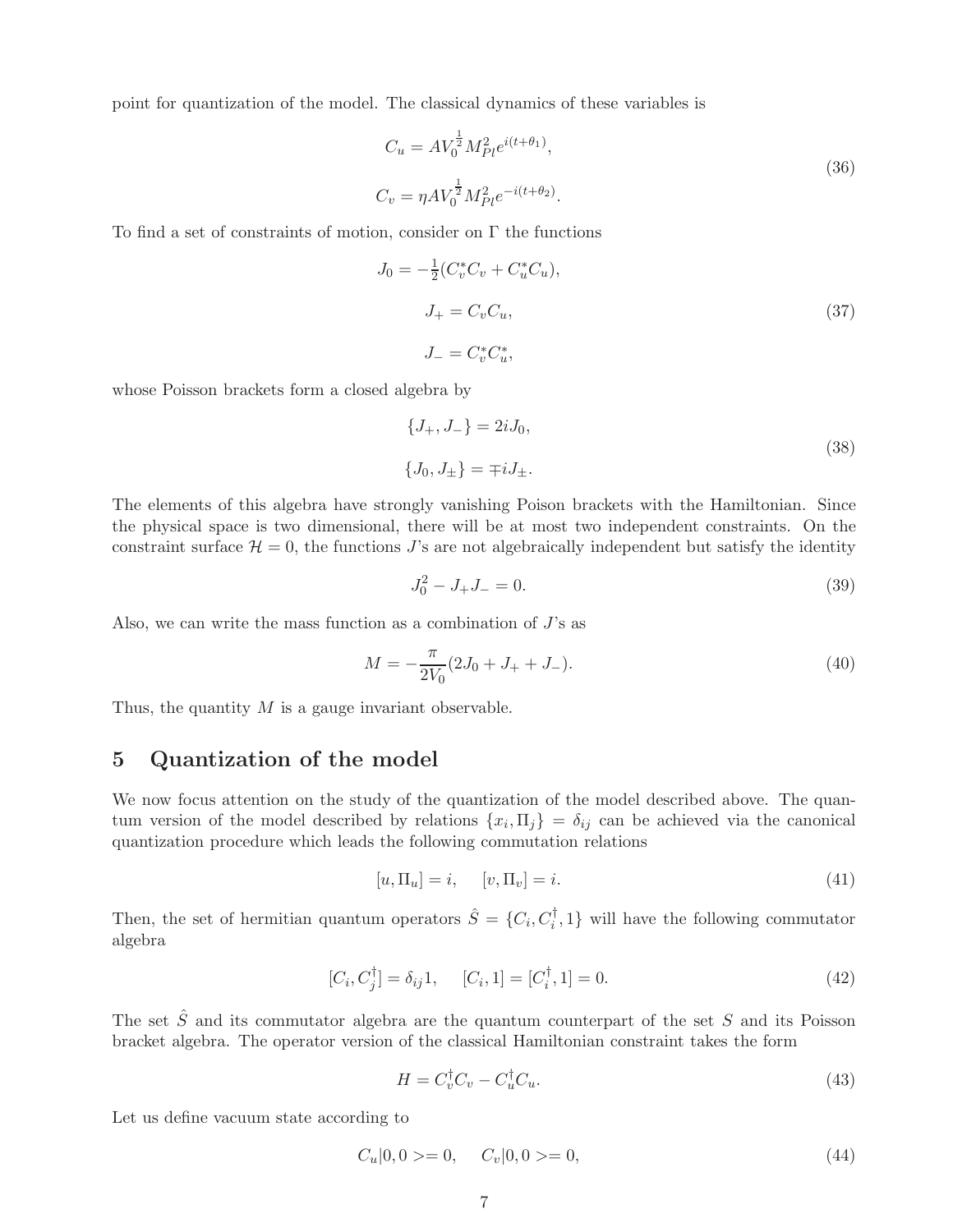so that  $C_i$  and  $C_i^{\dagger}$  are annihilation and creation operators respectively. Note that by the Hamiltonian operator [\(43\)](#page-6-0), zero point energy is canceled out. Consequently, the WD equation can be written as

<span id="page-7-0"></span>
$$
H\Psi(u,v) = \left(-\frac{\partial^2}{\partial u^2} + \frac{\partial^2}{\partial v^2} + \omega^2(u^2 - v^2)\right)\Psi(u,v) = 0,
$$
\n(45)

where  $\omega = V_0/8\pi G$ . This equation is a quantum isotropic oscillator-ghost-oscillator system with zero energy. Therefore, its solutions belong to a subspace of the Hilbert space spanned by separable eigenfunctions of a two-dimensional isotropic simple harmonic oscillator Hamiltonian. Separating the eigenfunctions of [\(45\)](#page-7-0) in the form

$$
\Phi_{n_1,n_2}(u,v) = X_{n_1}(u)Y_{n_2}(v),\tag{46}
$$

yields

<span id="page-7-1"></span>
$$
X_{n_1}(u) = \left(\frac{\omega}{\pi}\right)^{1/4} \left[\frac{H_{n_1}(\omega^{1/2}u)}{\sqrt{2^{n_1}n_1!}}\right] e^{-\omega u^2/2},
$$
  
\n
$$
Y_{n_2}(v) = \left(\frac{\omega}{\pi}\right)^{1/4} \left[\frac{H_{n_2}(\omega^{1/2}v)}{\sqrt{2^{n_1}n_2!}}\right] e^{-\omega v^2/2}.
$$
\n(47)

subject to the restriction  $n_1 = n_2 = n$ . In [\(47\)](#page-7-1),  $H_n(x)$  are Hermite polynomials and the eigenfunctions are normalized according to

$$
\int_{-\infty}^{+\infty} e^{-x^2} H_n(x) H_m(x) dx = 2^n \pi^{1/2} n! \delta_{mn}.
$$
 (48)

The set  $\{\Phi_{n_1,n_2}(u,v)\}\)$  forms a closed span of the zero sector subspace of the Hilbert space  $L_2$  of measurable square-integrable functions on  $\mathbb{R}^2$  with the usual inner product defined as

$$
\int \Phi_{n_1,n_2}(u,v)\Phi_{m_1,m_2}(u,v)dudv = \delta_{n_1,m_1}\delta_{n_2,m_2},
$$
\n(49)

that is, the orthonormality and completeness of the basis functions follow from those of the Hermite polynomials. Therefore, in the position representation, we may write the general solution of the WD equation as a superposition of the above eigenfunctions

<span id="page-7-2"></span>
$$
\Psi(u,v) = \left(\frac{\omega}{\pi}\right)^{1/2} \sum_{n=0}^{\infty} \frac{c_n}{2^n n!} e^{-\frac{\omega}{2}(u^2 + v^2)} H_n(\sqrt{\omega}u) H_n(\sqrt{\omega}v).
$$
\n(50)

where  $c_n$  are a set of complex constants. In general, one of the most important features in quantum WD approach is the recovery of classical solutions from the corresponding quantum model or, in other words, how can the WD wavefunctions predict a classical model. In this approach, one usually constructs a coherent wave packet with good asymptotic behavior in the minisuperspace, peaking in the vicinity of the classical trajectory. Therefore, for our subsequent analysis, by using the equality

$$
\sum_{n=0}^{\infty} \frac{s^n}{n!} H_n(x) H_n(y) = \frac{1}{\sqrt{1-s^2}} \exp\left[\frac{2xys - s^2(x^2 + y^2)}{2(1 - s^2)}\right],
$$
\n(51)

we can evaluate the sum over  $n$  in [\(50\)](#page-7-2) and simple analytical expression for this sum is found if we choose the coefficients  $c_n$  to be  $c_n = B2^n \tanh \zeta$ , where B and  $\zeta$  are arbitrary complex constants, which results in

$$
\Psi(x,y) = \mathcal{N} \exp\left[-\frac{1}{4}\cos(2\beta)\cosh(2\alpha)(x^2 + y^2 - 2\eta\tanh(2\alpha)xy)\right]
$$
  
 
$$
\times \exp\left[-\frac{i}{4}\sinh(2\alpha)\sin(2\beta)(x^2 + y^2 - 2\eta\coth(2\alpha)xy)\right].
$$
 (52)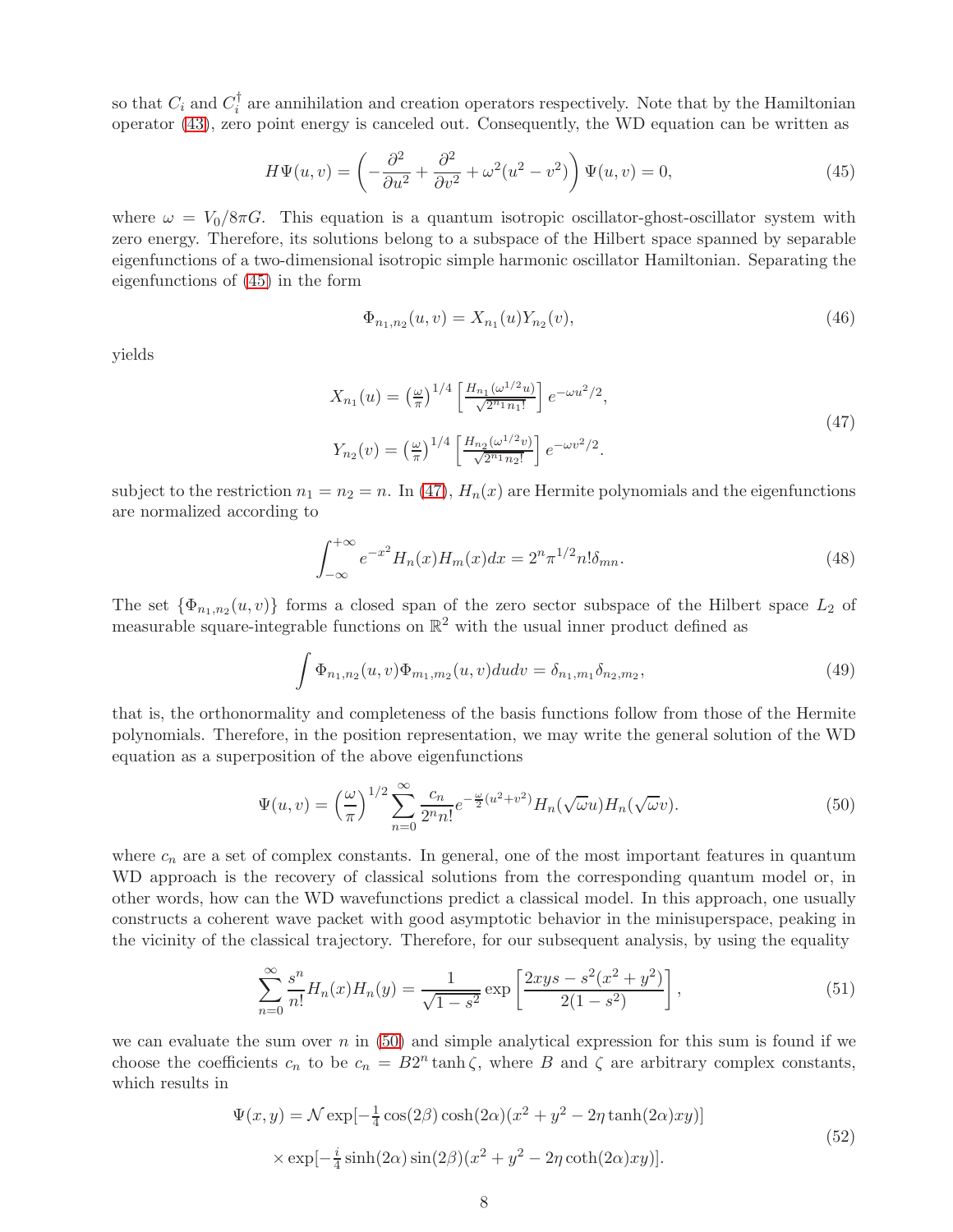

<span id="page-8-0"></span>Figure 1: The figure shows  $|\Phi(x, y)|^2$  the square of the wavefunction. This figure is plotted for numerical values  $\alpha = 1$ ,  $\delta \alpha = 0.3$ ,  $\beta = \pi/4$ ,  $\delta \beta = 3\pi/20$ ,  $\eta = 1$  and  $\omega = 1$ .

In this expression  $\alpha$  and  $\beta$  are the real and imaginary parts of  $\zeta$  respectively, that is,  $\zeta = \alpha + i\beta$ ,  $x = \sqrt{\omega}u$ ,  $y = \sqrt{\omega}v$  and  $\mathcal N$  is a numerical factor. In figure [1](#page-8-0) we have plotted the square of the wavefunction for typical values of the parameters in which we have taken the following combination of the solutions

$$
\Phi(x,y) = \Psi_{\eta,\alpha,\beta}(x,y) - \Psi_{\eta,\alpha+\delta\alpha,\beta+\delta\beta},\tag{53}
$$

for some  $\delta \alpha$  and  $\delta \beta$  in the vicinity of  $\alpha$  and  $\beta$ . It is seen that a good correlation exists between the quantum pattern shown in this figure and the classical trajectories [\(24\)](#page-4-2) in configuration space  $(u, v)$ .

In continuation of this section we focus attention on the Dirac observables of the black hole and try to build an algebra of physical operators, that is, a subalgebra of A that would leave  $V_{HH,0}$ invariant. To do this, notice that the Poisson bracket algebra of the classical J's can be promoted into a commutator algebra version by setting

<span id="page-8-2"></span>
$$
J_{+} = C_{v}C_{u}, \quad J_{-} = C_{v}^{\dagger}C_{u}^{\dagger}, \quad J_{0} = -\frac{1}{2} \left( C_{v}^{\dagger}C_{v} + C_{u}^{\dagger}C_{u} + 1 \right), \tag{54}
$$

so that the corresponding commutators are

<span id="page-8-1"></span>
$$
[J_+, J_-] = 2J_0, \quad [J_0, J_\pm] = \mp J_\pm. \tag{55}
$$

Equations [\(55\)](#page-8-1) are recognized as the commutators of the Lie algebra of  $SO(2,1)$ . Since all these operators commute with Hamiltonian  $H$ , we choose our physical operator algebra to be the algebra generated by the set  $\{J_+, J_0, 1\}$ . Note that in analogy to the classical algebraic identity [\(39\)](#page-6-1) the quantum J's are not independent and satisfy the following algebraic relation

$$
J_0^2 - \frac{1}{2}(J_+J_- + J_-J_+) + \frac{1}{4} = 0.
$$
\n(56)

Now, the action of the operators  $\{C_i, C_i^{\dagger}\}$  on the states of the physical Hilbert space is

$$
C_u|n_1, n_2\rangle = \sqrt{n_1}|n_1 - 1, n_2\rangle, \qquad C_u^{\dagger}|n_1, n_2\rangle = \sqrt{n_1 + 1}|n_1 + 1, n_2\rangle,
$$
  
\n
$$
C_v|n_1, n_2\rangle = \sqrt{n_2}|n_1, n_2 - 1\rangle, \qquad C_v^{\dagger}|n_1, n_2\rangle = \sqrt{n_2 + 1}|n_1, n_2 + 1\rangle,
$$
\n
$$
(57)
$$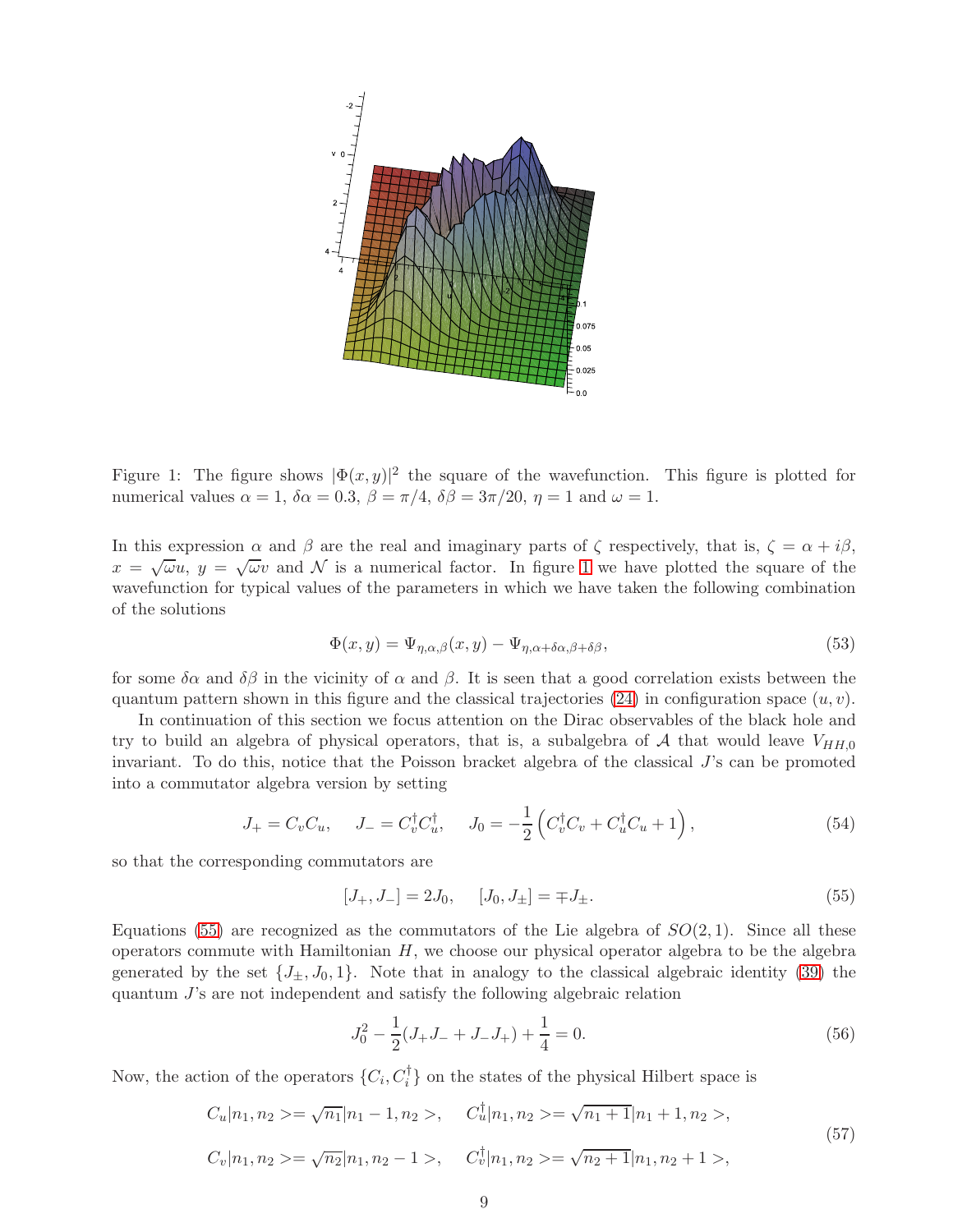so that with the help of  $(54)$ , one can put the action of J's on the physical states as

$$
J_0|n_1, n_2 \rangle = -\frac{1}{2}(n_1 + n_2 + 1)|n_1, n_2 \rangle,
$$
  
\n
$$
J_+|n_1, n_2 \rangle = \sqrt{n_1 n_2}|n_1 - 1, n_2 - 1 \rangle,
$$
  
\n
$$
J_-|n_1, n_2 \rangle = \sqrt{(n_1 + 1)(n_2 + 1)}|n_1 + 1, n_2 + 1 \rangle,
$$
\n(58)

with constraint  $n_1 = n_2$ . Consequently the expectation value of mass operator for the interior solution will be  $<sup>1</sup>$  $<sup>1</sup>$  $<sup>1</sup>$ </sup>

$$
\langle M \rangle_n = \left(\frac{\pi}{V_0}\right) \left(n + \frac{1}{2}\right),\tag{59}
$$

which means that black hole is quantized in discrete states with energies  $E_n$ , that is (in ordinary units)

<span id="page-9-1"></span>
$$
E_n = \frac{\pi c \hbar}{V_0} \left( n + \frac{1}{2} \right). \tag{60}
$$

It is well known that the parameter  $M$  in the outside of a black hole is measured at spatial infinity where the Newtonian approximation is valid and so it is a measure of mass of the black hole. In this sense, we know that the energy spectrum of a quantized black hole from an outside observer point of view is (see  $[2]$  and  $[20]$ )

$$
E_n = M_{Pl} c^2 \sqrt{n},\tag{61}
$$

which gives the following relation for the difference between two nearby states

$$
\Delta E = \frac{M_{Pl}c^2}{\sqrt{n+1} + \sqrt{n}}.\tag{62}
$$

Now, it is obvious that  $\Delta E$  tends to zero as  $n \to \infty$  which is in agreement with the correspondence principle and the black hole can be described classically in this regime. On the other hand, the physical meaning of black hole mass parameter may be different inside the event horizon. As equation [\(60\)](#page-9-1) shows, the energy eigenvalues consist of equally spaced spectrum which resemble the energy spectrum of the harmonic oscillator. This is not surprising, since a decomposition of the quantum fields inside the black hole into normal modes is essentially a decomposition into harmonic oscillators that are decoupled. Also, from [\(60\)](#page-9-1) we see even the lowest energy level, i.e. the level  $n = 0$ , has some nonzero energy, the so called *ground state energy*. The existence of such a energy level is a purely quantum mechanical effect and may be interpreted in terms of the uncertainty principle. Indeed, it is this zeropoint energy that is responsible for the fact that the system under consideration (interior of the black hole in our case) does not "freeze" at extremely low energies. Another feature of the result [\(60\)](#page-9-1) is its agreement with the correspondence principle in the sense that  $\frac{E_{n+1}}{E_n} \to 1$  as  $n \to \infty$ . As the quantum number  $n$  increases the system tends to its classical regime which in this case is a superposition of the eigenstates of the type [\(50\)](#page-7-2). Such a so-called coherent state consists of unblurred wave packets which minimize the uncertainty relation.

## 6 Conclusions

It is interesting to investigate how the interior of a black holes would be quantized. Discrete spectra arise in quantum mechanics in the presence of a periodicity in the classical system, which in turn leads

<span id="page-9-0"></span><sup>&</sup>lt;sup>1</sup>Note that according to the definition of volume  $V_0 = 4\pi \int dr$ , its dimension is length.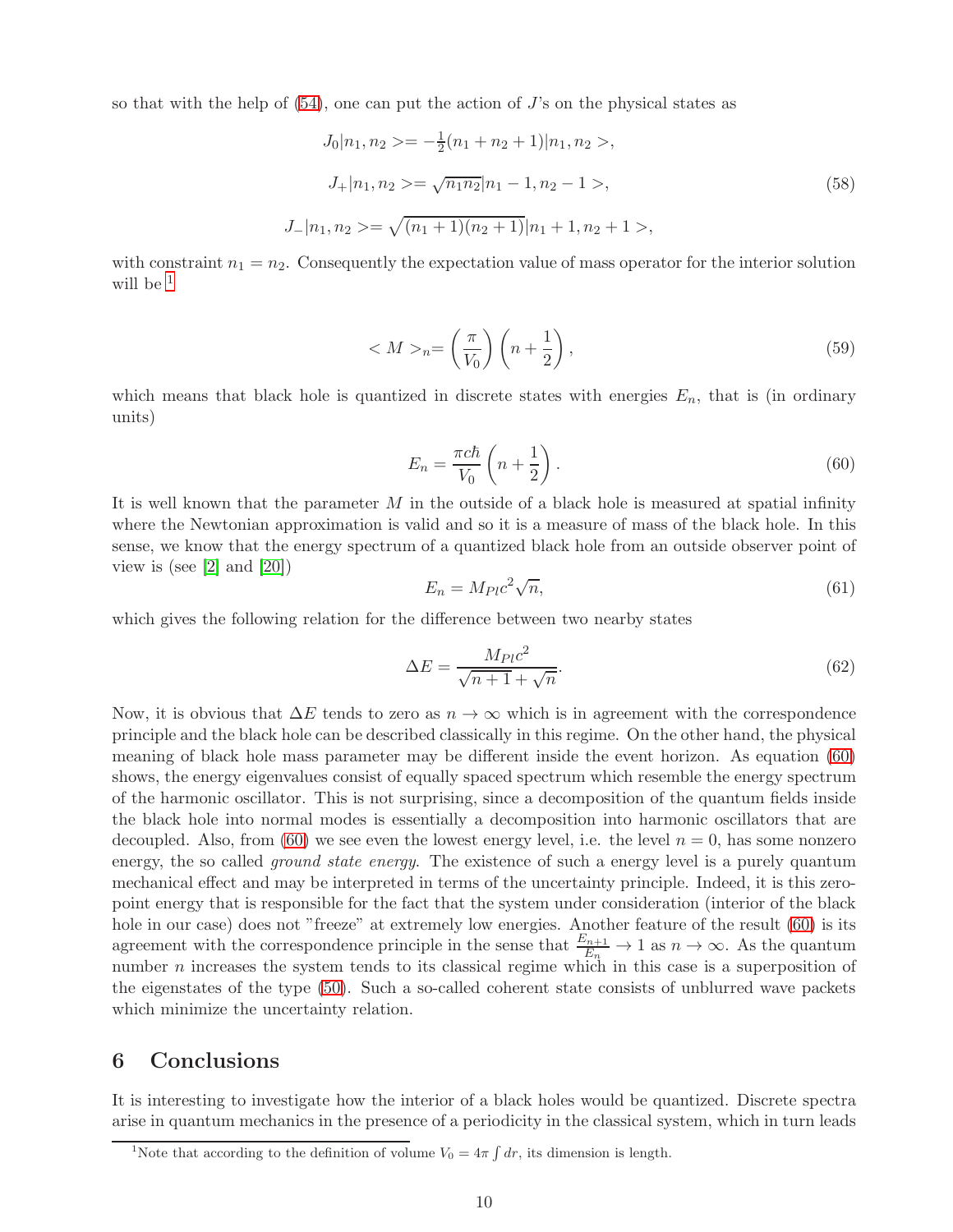to the existence of an adiabatic invariant or action variable. Boher-Somerfeld quantization implies that this adiabatic invariant has an equally spaced spectrum in the semi-classical limit. Using this approach one can determine the mass and the area spectrum of the black holes in view of an outside observer [\[19\]](#page-11-9). In this paper we have evaluated analytically the mass spectrum of the interior Schwarzschild black hole by implementing WD equation. The corresponding phase space of the interior of a Schwarzschild black hole is spanned by two dynamical variables and their conjugate momenta. We have shown that the classical Lagrangian of the model gives rise the interior of Schwarzschild solution. Then, we studied quantization of the model through WD equation and by imposing suitable conditions on the solutions of WD equation we have obtained the mass spectrum of the interior of the black hole. Our result shows that the mass spectrum, not only is discrete, but also is equally spaced.

# <span id="page-10-0"></span>References

- [1] S.W. Hawking and G.F.R. Ellis, The large scale structure of space time, (Cambridge University Press, Combridge, England, 1973) R. M. Wald, General relativity, (Chicago University Press, Chicago, 1984)
- <span id="page-10-1"></span>[2] J.D. Bekenstein, Phys. Rev. D 7 (1973) 2333 J.D. Bekenstein, Phys. Rev. D 9 (1974) 3292 J.D. Bekenstein, Nuovo Cimento 11 (1974) 467
- <span id="page-10-2"></span>[3] J.M. Bardeen, B. Carter and S.W. Hawking, Commun. Math. Phys. 31 (1973) 161 S.W. Hawking, Commun. Math. Phys. 43 (1975) 199 G.W. Gibbons and S.W. Hawking, Phys. Rev. D 15 (1977) 2752
- <span id="page-10-4"></span><span id="page-10-3"></span>[4] N.D. Birrell and P.C.W. Davies, Quantum Fields in Curved Space (Cambridge University Press, UK, 1982)
- <span id="page-10-5"></span>[5] T. Padmanabhan, Phys. Rep. 406 (2005) 49
- [6] N. Seiberg and E. Witten, J. High Energy Phys. 9 (1999) 032 G.T. Horowitz, New J. Phys. 7 (2005) 201
- <span id="page-10-7"></span><span id="page-10-6"></span>[7] A. Ashtekar, New J. Phys. 7 (2005) 198
- [8] S. Mukherji and S.S. Pal, J. High Energy Phys. 205 (2002) 026 (arXiv: hepth/ 0205164) A. Ashtekar and K. Krasnov, in Black holes, Gravitational Radiation and the Universe, eds. B. Iyer and B. Bhawal (Kluwer Dodrecht, 1999) 149 (arXiv: [gr-qc/9804039\)](http://arxiv.org/abs/gr-qc/9804039)
- <span id="page-10-8"></span>[9] J. Louko and J. Mäkelä, *Phys. Rev.* D  $54$  (1996) 4982 J. Mäkelä, Schroedinger Equation of the Schwarzschild Black Hole (arXiv: [gr-qc/9602008\)](http://arxiv.org/abs/gr-qc/9602008) J. Mäkelä and P. Repo,  $Phys. Rev. D$  57 (1998) 4899 (arXiv: [gr-qc/9708029\)](http://arxiv.org/abs/gr-qc/9708029) B. Vakili, Int. J. Theor. Phys. (2011), DOI 10.1007/s10773-011-0887-7 (arXiv: [arXiv:1102.1682](http://arxiv.org/abs/1102.1682)  $|gr-qc|$ )
- <span id="page-10-9"></span>[10] C. Kiefer, J. Marto and P.V. Moniz, Ann. Phys. (Berlin) 18 (2009) 722 (arXiv: 0812.2848 [grqc]) K. Nakamura, S. Konno, Y. Oshiro and A. Tomimatsu, *Prog. Theor. Phys.* **90** (1993) 861 (arXiv: [gr-qc/9308029\)](http://arxiv.org/abs/gr-qc/9308029) M. Kenmoku, H. Kubotani, E. Takasugi and Y. Yamazaki, Phys. Rev. D 59 (1999) 124004 (arXiv: [gr-qc/9810042\)](http://arxiv.org/abs/gr-qc/9810042) B.-B. Wang, Gen. Rel. Grav. 41 (2009) 1181 J.C. Lopez-Domingues, O. Obregon and M. Sabido, Phys. Rev. D 74 (2006) 084024 (arXiv: